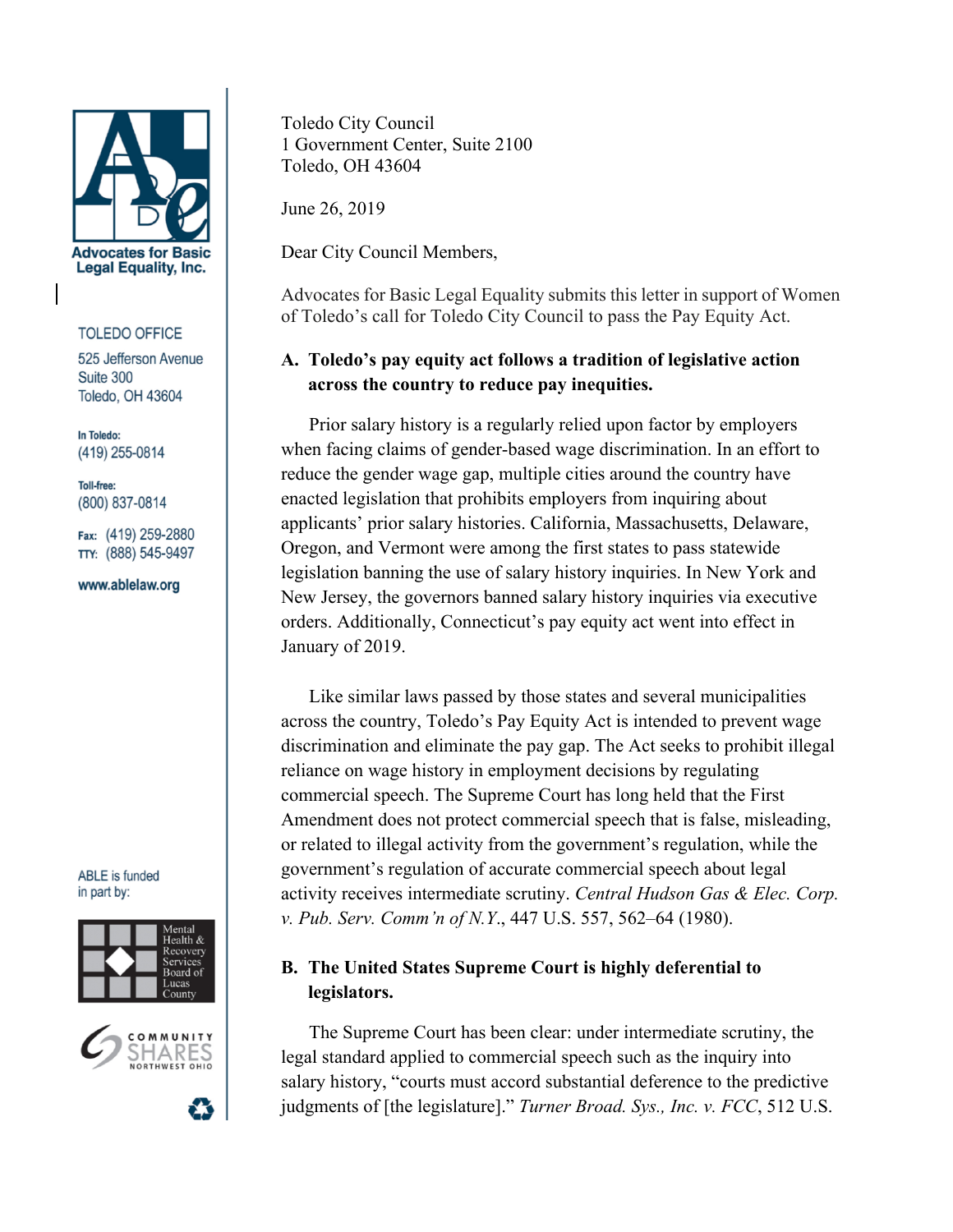622, 665 (1994). Courts may exercise "independent judgment"—in recognition of the important rights at stake—but they have no "license to reweigh the evidence de novo, or to replace [the legislature's] factual predictions with [their] own." *Id.* at 666.

## **C. Other anti-Discrimination statutes prohibit inquiries that further discriminatory purposes.**

That other anti-discrimination statutes at all levels of government prohibit employer inquiries that could further a discriminatory purpose only confirms that prohibiting inquiries into compensation histories, as Toledo's Pay Equity Act seeks to do, is entirely reasonable. For example, before offering employment to job candidates, federal law prohibits an employer from asking those applicants whether they have a disability. 42 U.S.C. § 12112(d)(2). By borrowing a familiar principle used in similar contexts to further its interest in eradicating discriminatory pay, pay equity acts across the country simply conclude what lawmakers across the country have recognized: one of the most effective ways of preventing discrimination is to prohibit actors from being in the position to discriminate at all.

Of concern to some parties is a recent decision by a Philadelphia federal district court that concluded that the Inquiry Provision of Philadelphia's pay equity ordinance violates the First Amendment. The court in *Chamber of Commerce for Greater Phila. v. City of Philadelphia* determined that the city's prohibition against relying on wage history, however, does not implicate the First Amendment and the reliance provision remains intact. 2018 WL 2010596 (E.D. Pa. Apr. 30, 2018).

The *City of Philadelphia's* case was decided by one judge at the lowest federal level in Pennsylvania and is now on appeal in the Third Circuit. 2018 WL 2010596 (E.D. Pa. Apr. 30, 2018). The Philadelphia court erred in two. First, the court erred by choosing to apply intermediate scrutiny to the Inquiry Provision as a threshold matter, failing to recognize that the Provision regulates unprotected commercial speech related to the illegal activity of relying on salary history to set future wages. Second, the court erred when applying intermediate scrutiny by requiring too high an evidentiary burden on the City regarding the connection between the Inquiry Provision and the city's substantial interest in reducing discriminatory pay disparities.

## **D. Several courts have recognized that employers who rely on prior salary perpetuate sex discrimination in pay.**

The Northern District Court of Ohio denied summary judgment to an employer where the court found that a reasonable jury could infer that the employer relied on plaintiff's prior salary to set her pay significantly lower than that of her male predecessor, her male successor, and other male employees in the same position. *Cole v. N. Am. Breweries*, No. 1:13-cl-236, 2015 U.S. Dist. LEXIS 6157, at \*29-30 (S.D. Ohio Jan. 20, 2015). In *Rizo v. Yovino*, the Ninth Circuit held that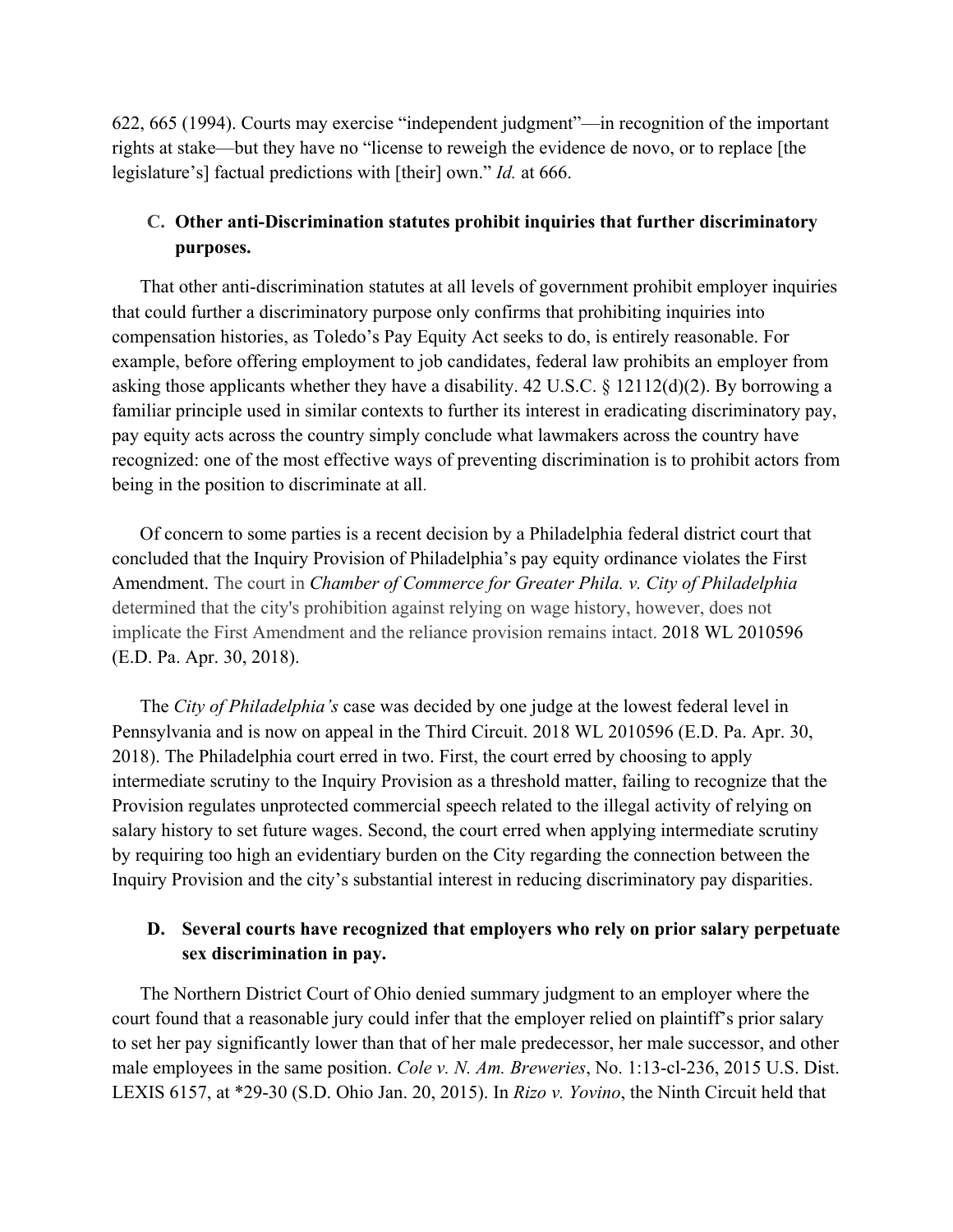employer's use of a pay scale based on salary history was impermissible under the Equal Pay Act because it resulted in unequal pay for male and female employees and thus "perpetuate[d] rather than eliminate[d] the pervasive discrimination at which [the EPA] was aimed"). 887 F.3d 453, 460-61 (9th Cir. 2018). In *Glenn v. General Motors Corp*. the Eleventh Circuit held that employer's salary history defense to a pay differential between male and female employees and holding that prior salary alone can never justify a pay disparity. 841 F.2d 1567, 1571 (11th Cir. 1988).

#### **E. Ordinances across Ohio and in Toledo create private causes of action.**

Cincinnati recently passed a pay equity ordinance that prohibits employers from asking about past compensation levels and creates a private cause of action for persons harmed. *See* Cincinnati Municipal Code, Sec. 804-05.

Toledo's Municipal Code already includes several ordinances that create a private cause of action. *See e.g.* TMC 158.08; TMC 795.23; TMC 1765.08. Other Ohio cities similarly invoke private causes of action in local ordinances. *See e.g.* Cleveland Municipal Code, Sec. 375.08 and Sec. 240.06.

### **F. Ohio law is well established that local ordinances may create civil liability through negligence claims.**

Of course, a violation of an ordinance may constitute negligence per se, thus creating civil liability, even where the ordinance does not explicitly create a private cause of action. Restatement Third, Torts: Liability for Physical and Emotional Harm § 14; 70 Oh Jur Negligence § 53. Undoubtedly, a city's capacity to enact a local ordinance carries with it the power to change civil laws and shape the landscape of civil liability.

### **G. For a brief time, the Ohio Supreme Court indicated that municipalities could not create private causes of action, but later overturned its own decision. Currently, there is no Court ruling that prohibits Toledo from enacting a private cause of action.**

Until recently, the Ohio Supreme Court had never determined that municipalities could not, through their Home Rule Authority, create a private cause of action. In *State ex rel. Flak v. Betras*, 152 Ohio St. 3d 244, 2017-Ohio-8109, 95 N.E.3d 329, the Ohio Supreme Court briefly visited the question. The *Flak* Court reviewed whether a County Board of Elections could consider the legality of a municipal charter amendment proposed by a ballot initiative and remove the proposed law from the ballot if the Board determined that it was illegal.

The *Flak* Court assumed, without discussion, that Municipalities could not create a private cause of action. The Court concluded that "[j]ust as a municipality may not create a felony, a municipality is not authorized to create new causes of action." *Id* at ¶15. The Court then determined that the Board of Elections could remove the proposed law from the ballot because it contained a private cause of action. The dissent in *Flak* admonished the majority pointing out that the Court